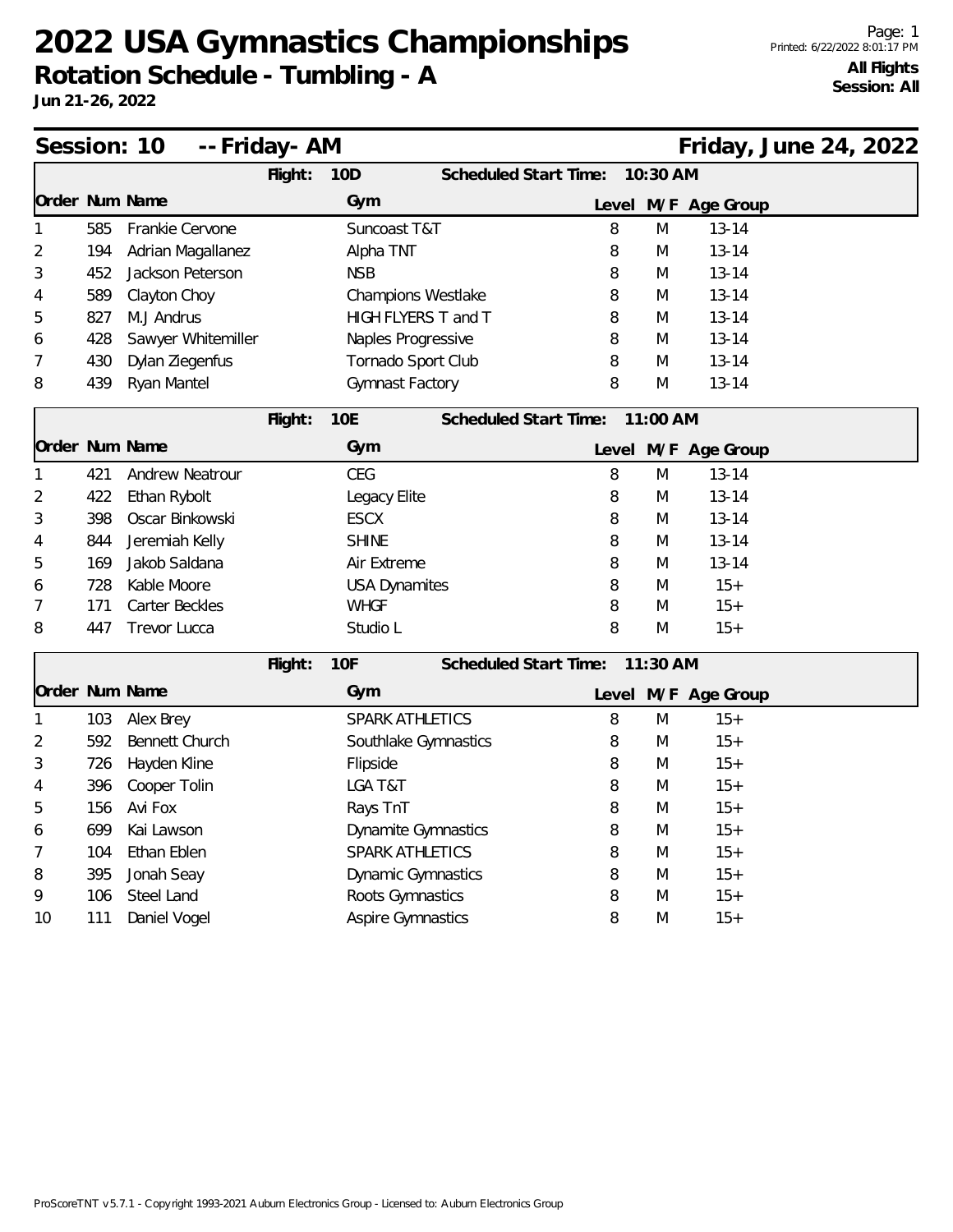**Rotation Schedule - Tumbling - A**

| Session: 11    |     |                         |         | -- Friday-Hy-Vee Hall    |                               |             |                     | Friday, June 24, 2022 |  |
|----------------|-----|-------------------------|---------|--------------------------|-------------------------------|-------------|---------------------|-----------------------|--|
|                |     |                         | Flight: | 11A                      | Scheduled Start Time:         | 1:30 PM     |                     |                       |  |
| Order Num Name |     |                         |         | Gym                      |                               |             | Level M/F Age Group |                       |  |
|                | 842 | Nevaeh Hedges           |         | <b>NSB</b>               | 8                             | F           | $9 - 10$            |                       |  |
| 2              | 154 | Chloe Morgan            |         | Edge Sports              | 8                             | F           | $9 - 10$            |                       |  |
| 3              | 198 | Gweny Campbell          |         | <b>NSB</b>               | 8                             | F           | $9 - 10$            |                       |  |
| 4              | 431 | Raylee DeJesus          |         | High Altitude            | 8                             | F           | $9 - 10$            |                       |  |
| 5              | 199 | Brynlee Hamblin         |         | <b>NSB</b>               | 8                             | F           | $9 - 10$            |                       |  |
| 6              | 846 | <b>Aleah McBurrows</b>  |         | Elite World              | 8                             | F           | $9 - 10$            |                       |  |
| 7              | 848 | Sophia O'Riley          |         | Elite World              | 8                             | F           | $9 - 10$            |                       |  |
|                |     |                         | Flight: | 11B                      | Scheduled Start Time: 2:00 PM |             |                     |                       |  |
| Order Num Name |     |                         |         | Gym                      |                               |             | Level M/F Age Group |                       |  |
|                | 854 | MaKenna Watkins         |         | <b>NSB</b>               | 8                             | $\mathsf F$ | $9 - 10$            |                       |  |
| 2              | 146 | Lexi Allen              |         | Wasatch                  | 8                             | F           | $9 - 10$            |                       |  |
| 3              | 834 | Grace East              |         | <b>NSB</b>               | 8                             | F           | $9 - 10$            |                       |  |
| 4              | 203 | Kyra Williams           |         | Elite World              | 8                             | F           | $9 - 10$            |                       |  |
| 5              | 155 | Abryna Odari            |         | <b>FOND</b>              | 8                             | F           | $9 - 10$            |                       |  |
| 6              | 202 | Alessandra Rivera       |         | Studio L                 | 8                             | F           | $9 - 10$            |                       |  |
| 7              | 152 | Charli Harris           |         | Flipside                 | 8                             | F           | $9 - 10$            |                       |  |
|                |     |                         | Flight: | <b>11C</b>               | Scheduled Start Time: 2:30 PM |             |                     |                       |  |
| Order Num Name |     |                         |         | Gym                      |                               |             | Level M/F Age Group |                       |  |
|                | 187 | <b>Tessa Merrill</b>    |         | Rocky Mountain           | 8                             | $\mathsf F$ | $11 - 12$           |                       |  |
| 2              | 126 | Quinn McCraw            |         | Eagle Gymnastics TX      | 8                             | F           | $11 - 12$           |                       |  |
| 3              | 587 | Sophia Patterson        |         | <b>ETA</b>               | 8                             | F           | $11 - 12$           |                       |  |
| 4              | 450 | Ruby Turpin             |         | <b>NSB</b>               | 8                             | F           | $11 - 12$           |                       |  |
| 5              | 120 | Adalyn Falls            |         | TexStar                  | 8                             | F           | $11 - 12$           |                       |  |
| 6              | 115 | Sadie Bingham           |         | High Altitude            | 8                             | F           | $11 - 12$           |                       |  |
| 7              | 847 | Alexis Moreno           |         | Alpha TNT                | 8                             | F           | $11 - 12$           |                       |  |
| 8              | 824 | Abagail White           |         | LSA                      | 8                             | F           | $11 - 12$           |                       |  |
| 9              | 436 | Kenadie Bohannon        |         | ETA                      | 8                             | F           | $11 - 12$           |                       |  |
|                |     |                         | Flight: | 11D                      | Scheduled Start Time: 3:00 PM |             |                     |                       |  |
| Order Num Name |     |                         |         | Gym                      |                               |             | Level M/F Age Group |                       |  |
|                | 131 | Stella Teeter           |         | Helix                    | 8                             | F           | $11 - 12$           |                       |  |
| 2              | 128 | Priya Page              |         | Wasatch                  | 8                             | F           | $11 - 12$           |                       |  |
| 3              | 132 | Adison Ziccardi         |         | Midwest Training         | 8                             | F           | $11 - 12$           |                       |  |
| 4              | 189 | Amelia Sampson          |         | CAVU                     | 8                             | F           | $11 - 12$           |                       |  |
| 5              | 164 | Peija Reed              |         | Air Extreme              | 8                             | F           | $11 - 12$           |                       |  |
| 6              | 596 | Victoria Azarov         |         | Legacy Elite             | 8                             | F           | $11 - 12$           |                       |  |
| 7              | 184 | Sharly Hansen           |         | <b>NSB</b>               | 8                             | F           | $11 - 12$           |                       |  |
| 8              | 822 | <b>Baileigh Hankins</b> |         | <b>Premier Athletics</b> | 8                             | F           | $11 - 12$           |                       |  |
| 9              | 598 | Rory Loe                |         | Let It Shine             | 8                             | F           | $11 - 12$           |                       |  |
| 10             | 124 | Breckyn Kiefer          |         | KCT&T                    | 8                             | F           | $11 - 12$           |                       |  |
|                |     |                         |         |                          |                               |             |                     |                       |  |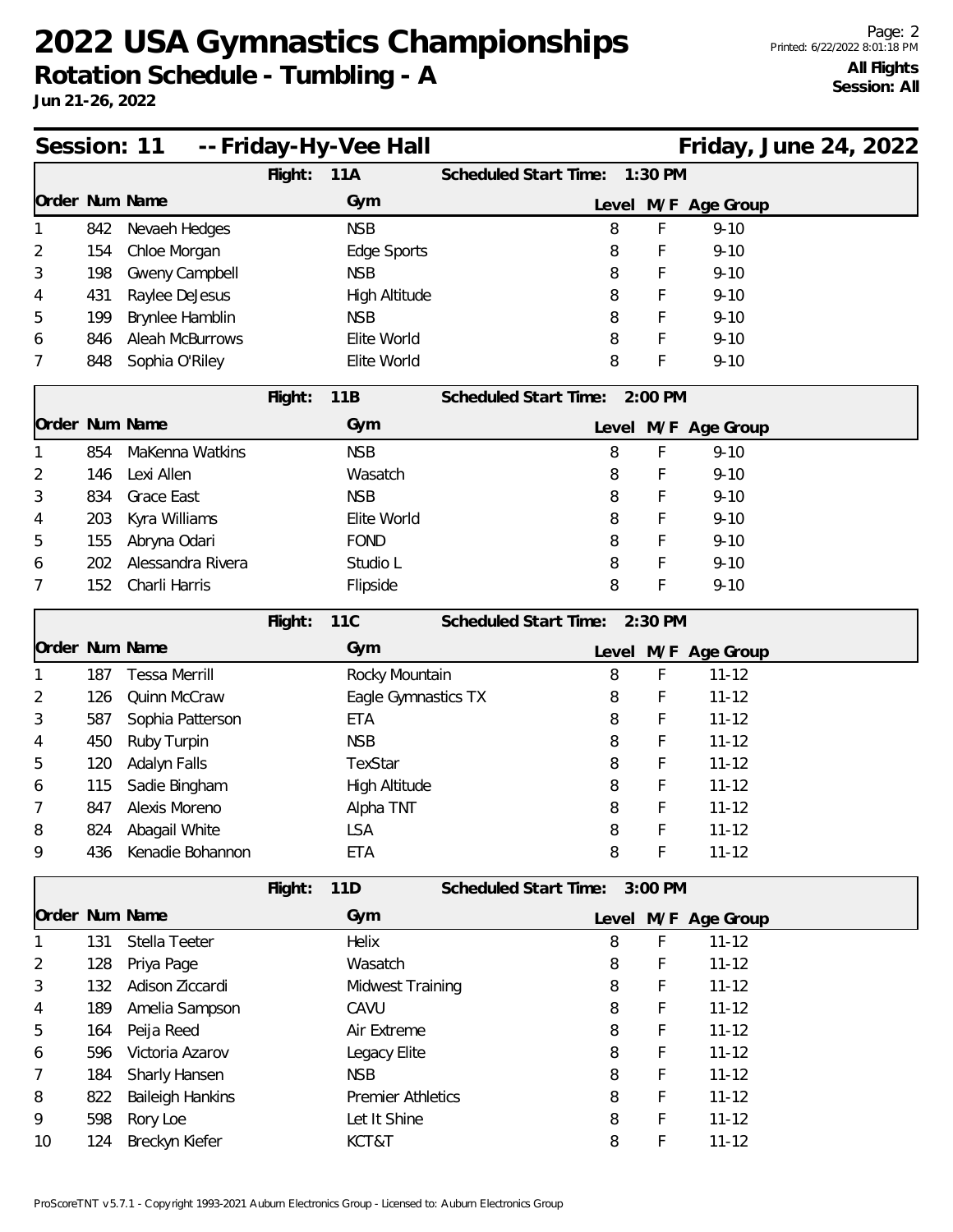|                |     | -- Friday-Hy-Vee Hall<br>Session: 11 |                                      |       |         |                     | Friday, June 24, 2022 |  |
|----------------|-----|--------------------------------------|--------------------------------------|-------|---------|---------------------|-----------------------|--|
|                |     | Flight:                              | Scheduled Start Time:<br>11E         |       | 3:30 PM |                     |                       |  |
| Order Num Name |     |                                      | Gym                                  |       |         | Level M/F Age Group |                       |  |
|                | 412 | Mia Flores                           | Southlake Gymnastics                 | 8     | F       | $11 - 12$           |                       |  |
| 2              | 849 | Leila Orton                          | <b>NSB</b>                           | 8     | F       | $11 - 12$           |                       |  |
| 3              | 188 | Gia Salveson                         | CAVU                                 | 8     | F       | $11 - 12$           |                       |  |
| 4              | 831 | Allie Christy                        | Rocky Mountain                       | 8     | F       | $11 - 12$           |                       |  |
| 5              | 843 | Lauren Hohulin                       | <b>CIGA</b>                          | 8     | F       | $11 - 12$           |                       |  |
| 6              | 437 | Eva Zambo                            | Midwest Training                     | 8     | F       | $11 - 12$           |                       |  |
| 7              | 182 | Saylor Elam                          | <b>MGA</b>                           | 8     | F       | $11 - 12$           |                       |  |
| 8              | 165 | Tova Vayner-Vishnubhotla             | Gymnast Factory                      | 8     | F       | $11 - 12$           |                       |  |
| 9              | 183 | Paris Graham                         | <b>Wcc</b>                           | 8     | F       | $11 - 12$           |                       |  |
|                |     | Flight:                              | 11F<br>Scheduled Start Time: 4:00 PM |       |         |                     |                       |  |
| Order Num Name |     |                                      | Gym                                  |       |         | Level M/F Age Group |                       |  |
|                | 415 | Sydney Rosen                         | <b>ETA</b>                           | 8     | F       | $11 - 12$           |                       |  |
| 2              | 160 | Skyy Ellis                           | Gymagic                              | 8     | F       | $11 - 12$           |                       |  |
| 3              | 414 | <b>Tot Mican</b>                     | K and L Tumbletown                   | 8     | F       | $11 - 12$           |                       |  |
| 4              | 125 | Jasmine Li                           | Southlake Gymnastics                 | 8     | F       | $11 - 12$           |                       |  |
| 5              | 129 | Reese Petersen                       | Wasatch                              | 8     | F       | $11 - 12$           |                       |  |
| 6              | 163 | Parker Rasor                         | Air Extreme                          | 8     | F       | $11 - 12$           |                       |  |
| 7              | 584 | Zarah Lugosi                         | <b>EWA Prosper</b>                   | 8     | F       | $11 - 12$           |                       |  |
| 8              | 181 | Lyhla Christensen                    | <b>NSB</b>                           | 8     | F       | $11 - 12$           |                       |  |
| 9              | 114 | Audrey Barnard                       | DeVeau's                             | 8     | F       | $11 - 12$           |                       |  |
| 10             | 127 | Makayla Otto                         | <b>EXTREME</b>                       | 8     | F       | $11 - 12$           |                       |  |
|                |     | Flight:                              | 11G<br>Scheduled Start Time: 4:30 PM |       |         |                     |                       |  |
| Order Num Name |     |                                      | Gym                                  | Level |         | M/F Age Group       |                       |  |
|                | 121 | Kaitlyn Hernandez-Nunez              | Elmwood                              | 8     | F       | $11 - 12$           |                       |  |
| 2              | 588 | Eva Sultanov                         | World Elite                          | 8     | F       | $11 - 12$           |                       |  |
| 3              | 122 | Alex Hopkins                         | Legacy Elite                         | 8     | F       | $11 - 12$           |                       |  |
| 4              | 435 | Zoey Alilovich                       | Midwest Training                     | 8     | F       | $11 - 12$           |                       |  |
| 5              | 159 | Makenna Dammeier                     | DeVeau's                             | 8     | F       | $11 - 12$           |                       |  |
| 6              | 449 | Reese Scoville                       | <b>NSB</b>                           | 8     | F       | $11 - 12$           |                       |  |
| 7              | 116 | Oaklee Boots                         | Flipside                             | 8     | F       | $11 - 12$           |                       |  |
| 8              | 118 | Braylee Brittian Winn                | All American                         | 8     | F       | $11 - 12$           |                       |  |
| 9              | 185 | Presli Johnston                      | <b>NSB</b>                           | 8     | F       | $11 - 12$           |                       |  |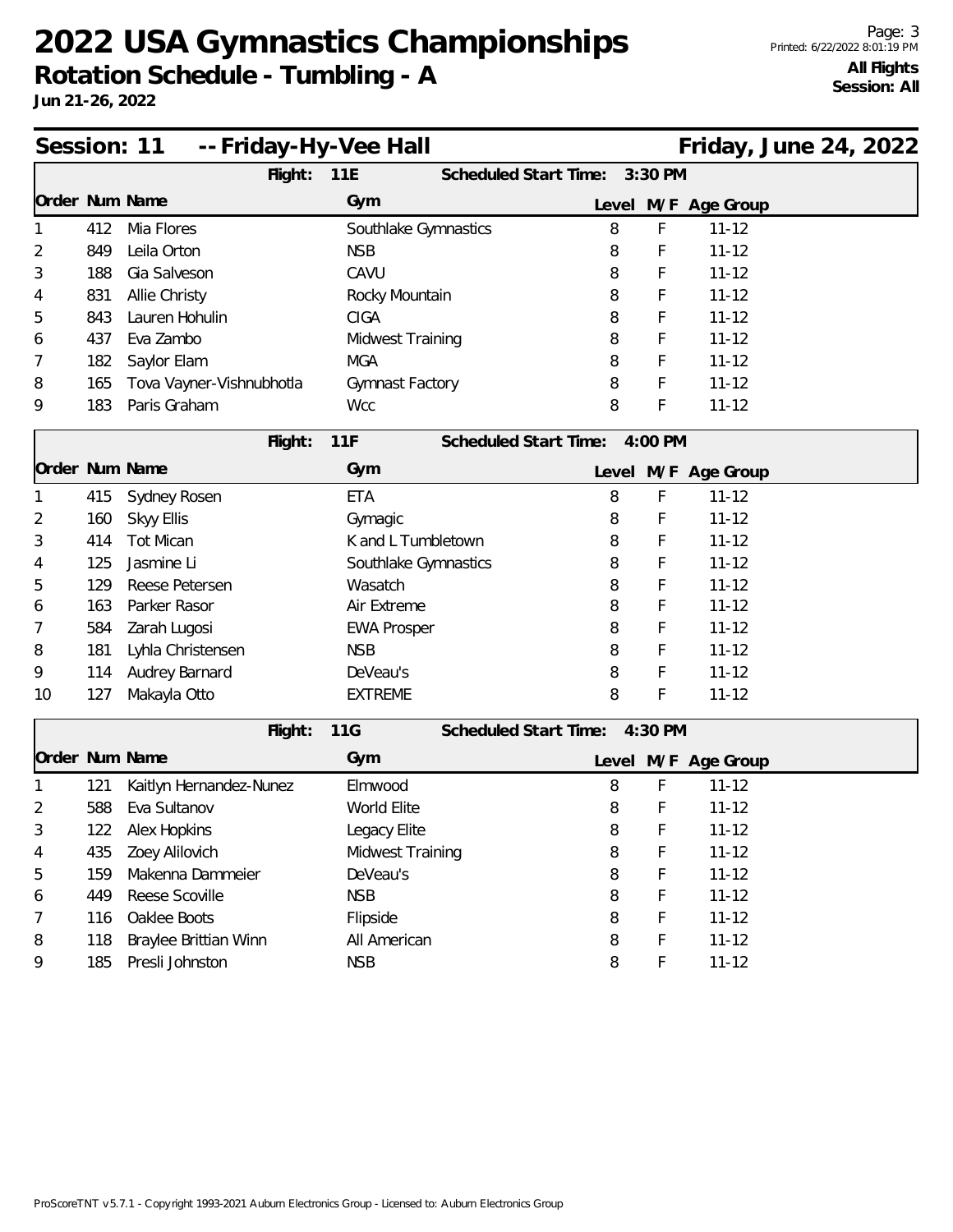| Session: 11    |     |                       | -- Friday-Hy-Vee Hall |                            |                               |   |   | Friday, June 24, 2022 |  |
|----------------|-----|-----------------------|-----------------------|----------------------------|-------------------------------|---|---|-----------------------|--|
|                |     |                       | Flight:               | 11H                        | Scheduled Start Time: 5:00 PM |   |   |                       |  |
| Order Num Name |     |                       |                       | Gym                        |                               |   |   | Level M/F Age Group   |  |
|                | 148 | David Basily          |                       | <b>Integrity Athletics</b> |                               | 8 | M | $9 - 10$              |  |
| 2              | 151 | Jonah Clower          |                       |                            | Southlake Gymnastics          | 8 | M | $9 - 10$              |  |
| 3              | 200 | Nixon Lamph           |                       | <b>NSB</b>                 |                               | 8 | M | $9 - 10$              |  |
| 4              | 153 | Tommy Horal           |                       | <b>EXTREME</b>             |                               | 8 | M | $9 - 10$              |  |
| 5              | 201 | <b>Broc Rasmussen</b> |                       |                            | Summit Springers              | 8 | M | $9 - 10$              |  |
| 6              | 147 | Daniel Basily         |                       | <b>Integrity Athletics</b> |                               | 8 | M | $9 - 10$              |  |
| 7              | 839 | Cy Grant              |                       | <b>NSB</b>                 |                               | 8 | M | $9 - 10$              |  |
| 8              | 149 | Mason Braswell        |                       | All American               |                               | 8 | M | $9 - 10$              |  |
| 9              | 829 | Major Brown           |                       | <b>NSB</b>                 |                               | 8 | M | $9 - 10$              |  |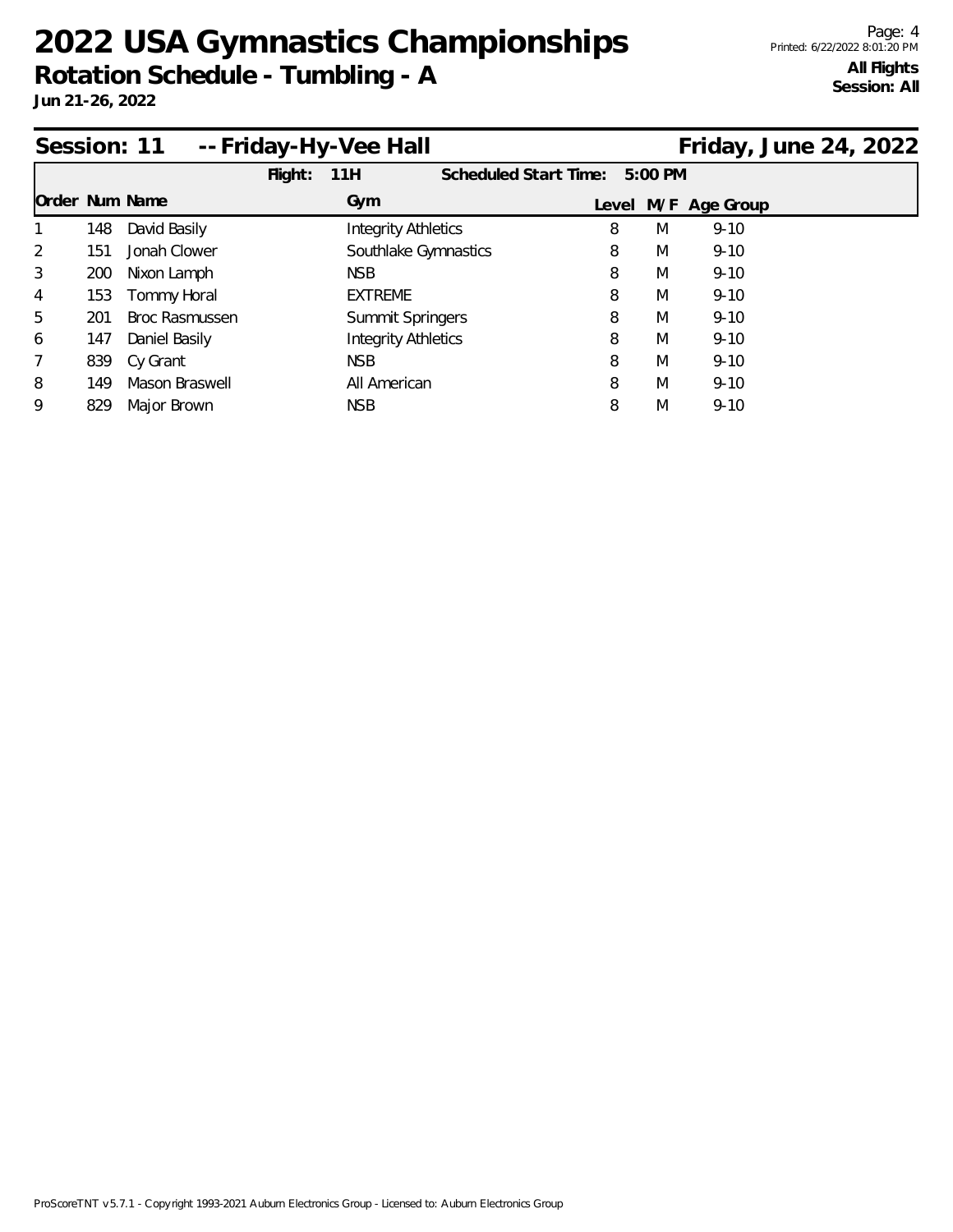**Rotation Schedule - Tumbling - A**

**Jun 21-26, 2022**

| Session: 13    |     |                       | -- Saturday- AM |                           |                               |   |           |                     | Saturday, June 25, 2022 |  |
|----------------|-----|-----------------------|-----------------|---------------------------|-------------------------------|---|-----------|---------------------|-------------------------|--|
|                |     |                       | Flight:         | 13A                       | Scheduled Start Time:         |   | $9:00$ AM |                     |                         |  |
| Order Num Name |     |                       |                 | Gym                       |                               |   |           | Level M/F Age Group |                         |  |
| 1              | 119 | Grady Crane           |                 | Helix                     |                               | 8 | M         | $11 - 12$           |                         |  |
| 2              | 130 | Zayne Roberts         |                 | <b>FOND</b>               |                               | 8 | M         | $11 - 12$           |                         |  |
| 3              | 186 | Grayson Matlis        |                 | Capital Gymnastics        |                               | 8 | M         | $11 - 12$           |                         |  |
| 4              | 162 | Casen Kim             |                 | Eagle Gymnastics TX       |                               | 8 | M         | $11 - 12$           |                         |  |
| 5              | 397 | Hutch Page            |                 | Wasatch                   |                               | 8 | M         | $11 - 12$           |                         |  |
| 6              | 123 | Kellen Jones          |                 | Wasatch                   |                               | 8 | M         | $11 - 12$           |                         |  |
| 7              | 197 | Reese Shupe           |                 | <b>NSB</b>                |                               | 8 | F         | 8U                  |                         |  |
|                |     |                       | Flight:         | 13B                       | Scheduled Start Time: 9:30 AM |   |           |                     |                         |  |
| Order Num Name |     |                       |                 | Gym                       |                               |   |           | Level M/F Age Group |                         |  |
| $\mathbf{1}$   | 117 | Miles Braswell        |                 | All American              |                               | 8 | M         | $11 - 12$           |                         |  |
| 2              | 190 | <b>Ethan Saunders</b> |                 | <b>High Altitude</b>      |                               | 8 | M         | $11 - 12$           |                         |  |
| 3              | 410 | Jeremiah Anthony      |                 | <b>Dynamic Gymnastics</b> |                               | 8 | M         | $11 - 12$           |                         |  |
| 4              | 413 | Calder Kong           |                 | <b>Silver Stars</b>       |                               | 8 | M         | $11 - 12$           |                         |  |
| 5              | 411 | Alex Burst            |                 | Flipside                  |                               | 8 | M         | $11 - 12$           |                         |  |
| 6              | 161 | Graham Foreman        |                 | Hangtime TNT              |                               | 8 | M         | $11 - 12$           |                         |  |
| 7              | 108 | Jade Owens            |                 | Capital Gymnastics        |                               | 8 | F         | $15+$               |                         |  |
| 8              | 101 | Abby Audiss           |                 | Skywalkers                |                               | 8 | F         | $15+$               |                         |  |
| 9              | 237 | Lenora Tognetti       |                 | World Elite               |                               | 8 | F         | $15+$               |                         |  |
| 10             | 445 | D'myia Cox            |                 | Skywalkers                |                               | 8 | F         | $15+$               |                         |  |
| 11             | 851 | Alexia Stevenson      |                 | Southlake Gymnastics      |                               | 8 | F         | $15+$               |                         |  |
|                |     |                       | Flight:         | <b>13C</b>                | <b>Scheduled Start Time:</b>  |   | 10:00 AM  |                     |                         |  |
| Order Num Name |     |                       |                 | Gym                       |                               |   |           | Level M/F Age Group |                         |  |
| 1              | 432 | <b>Riley Cain</b>     |                 | Airborne Academy          |                               | 8 | F         | $15+$               |                         |  |
| 2              | 724 | Kennedy Cardwell      |                 | Gleasons                  |                               | 8 | F         | $15+$               |                         |  |
| 3              | 835 | Emeri Echols          |                 | <b>FlipCity South</b>     |                               | 8 | F         | $15+$               |                         |  |
| 4              | 856 | Kaitlin Worthington   |                 | Rocky Mountain            |                               | 8 | F         | $15+$               |                         |  |
| 5              | 850 | Zaylie Serrette       |                 | HIGH FLYERS T and T       |                               | 8 | F         | $15+$               |                         |  |
| 6              | 408 | Ella Rose             |                 | Technique                 |                               | 8 | F         | $15+$               |                         |  |
| 7              | 593 | Eva Lopez             |                 | Team Legacy               |                               | 8 | F         | $15+$               |                         |  |

8 173 Kaly Comer Summit Springers 8 F 15+ 9 179 Tayler Sieverts Summit Springers 8 F 15+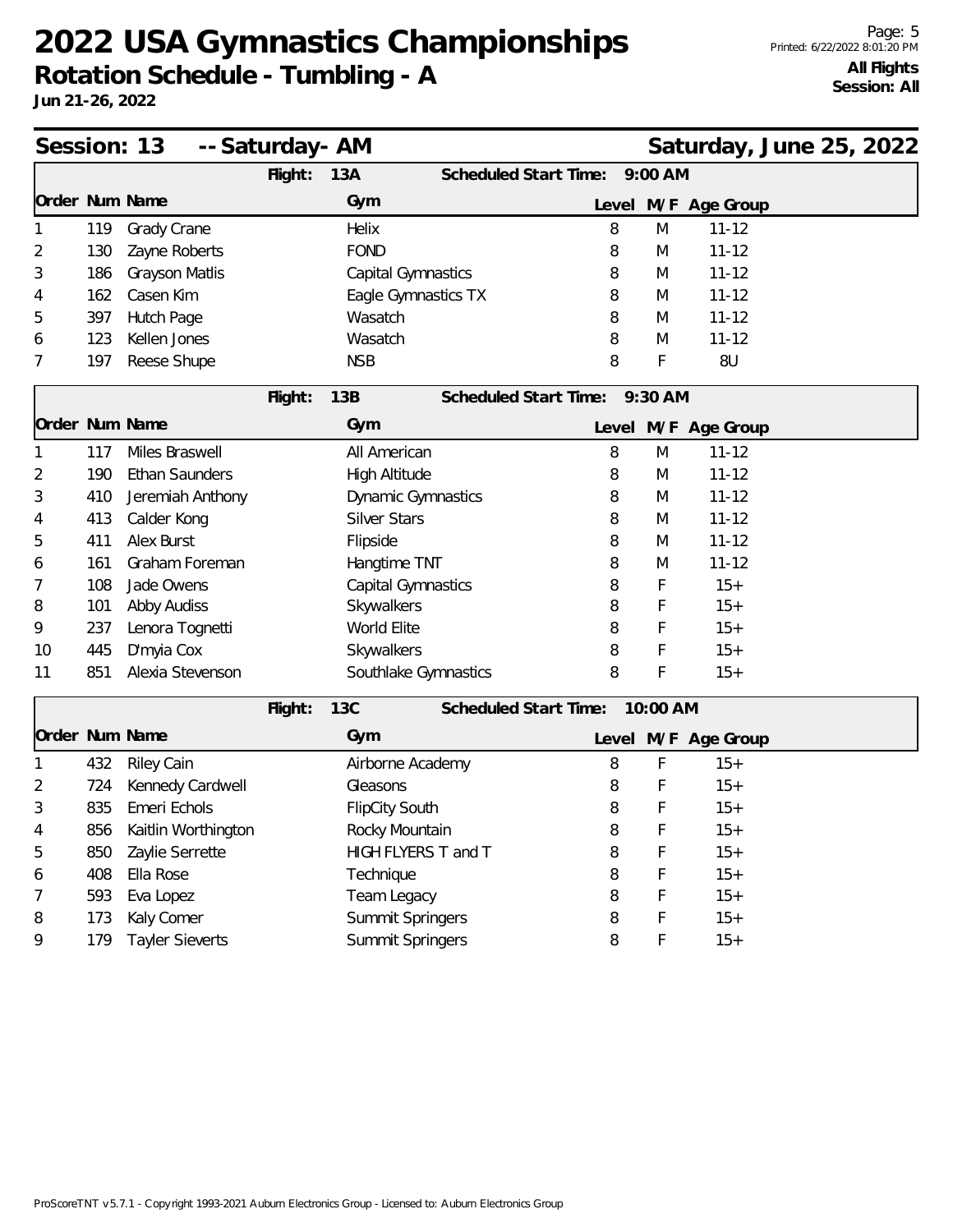**Rotation Schedule - Tumbling - A**

| Session: 13    |     |                      | -- Saturday- AM |                            |                                          | Saturday, June 25, 2022 |
|----------------|-----|----------------------|-----------------|----------------------------|------------------------------------------|-------------------------|
|                |     |                      | Flight:         | 13D                        | 10:30 AM<br><b>Scheduled Start Time:</b> |                         |
| Order Num Name |     |                      |                 | Gym                        | Level M/F Age Group                      |                         |
|                | 441 | Kate Arakawa         |                 | Eagle Gymnastics TX        | 8<br>F                                   | $15+$                   |
| 2              | 393 | Avery Cox            |                 | Flipside                   | 8<br>F                                   | $15+$                   |
| 3              | 178 | Elizabeth Plumb      |                 | Miss Maria's               | 8<br>F                                   | $15+$                   |
| 4              | 172 | Mae Binkowski        |                 | <b>ESCX</b>                | F<br>8                                   | $15+$                   |
| 5              | 826 | Alaina Osborn        |                 | <b>Premier Athletics</b>   | 8<br>F                                   | $15+$                   |
| 6              | 409 | Regan Stefanoni      |                 | <b>TCT</b>                 | F<br>8                                   | $15+$                   |
| 7              | 175 | Karli Freeman        |                 | Rocky Mountain             | F<br>8                                   | $15+$                   |
| 8              | 176 | Miranda Loya         |                 | Alpha TNT                  | F<br>8                                   | $15+$                   |
| 9              | 746 | Aamirah Hayes        |                 | <b>MTGA</b>                | 8<br>F                                   | $15+$                   |
|                |     |                      | Flight:         | 13E                        | Scheduled Start Time:<br>11:00 AM        |                         |
| Order Num Name |     |                      |                 | Gym                        | Level M/F Age Group                      |                         |
|                | 157 | Trista Morgan        |                 | High Energy                | 8<br>F                                   | $15+$                   |
| 2              | 406 | Miranda Goodnight    |                 | Airbenders                 | F<br>8                                   | $15+$                   |
| 3              | 600 | Sam Taylor           |                 | <b>EWA Prosper</b>         | 8<br>F                                   | $15+$                   |
| 4              | 177 | Kyra Manuel          |                 | Trevinos                   | 8<br>F                                   | $15+$                   |
| 5              | 443 | Ashtyn Quijada       |                 | Upsidedowners              | F<br>8                                   | $15+$                   |
| 6              | 407 | Danica Lopez         |                 | Team Legacy                | 8<br>F                                   | $15+$                   |
|                | 601 | Rylie Vanausdoll     |                 | Top Star                   | 8<br>F                                   | $15+$                   |
| 8              | 433 | Cate Devlin          |                 | Eagle Gymnastics TX        | F<br>8                                   | $15+$                   |
| 9              | 727 | Rylie McCulloch      |                 | <b>TCT</b>                 | F<br>8                                   | $15+$                   |
|                |     |                      | Flight:         | 13F                        | Scheduled Start Time:<br>11:30 AM        |                         |
| Order Num Name |     |                      |                 | Gym                        | Level M/F Age Group                      |                         |
|                | 110 | <b>Shelby Rogers</b> |                 | Aspire Gymnastics          | F<br>8                                   | $15+$                   |
| 2              | 403 | Olivia Delph         |                 | <b>USA Dynamites</b>       | F<br>8                                   | $15+$                   |
| 3              | 404 | Kerry Driscoll       |                 | <b>Stars Gymnastics</b>    | F<br>8                                   | $15+$                   |
| 4              | 442 | Shelby Cannon        |                 | Eagle Gymnastics TX        | 8<br>F                                   | $15+$                   |
| 5              | 102 | Marlyssa Bombarde    |                 | Gymnast Factory            | F<br>8                                   | $15+$                   |
| 6              | 174 | Tylee Day            |                 | Edge Sports                | F<br>8                                   | $15+$                   |
| 7              | 158 | Ava Sicard           |                 | <b>High Energy</b>         | 8<br>F                                   | $15+$                   |
| 8              | 852 | Mia Taylor           |                 | <b>Fairland Gymnastics</b> | 8<br>F                                   | $15+$                   |
| 9              | 857 | Andrea Yan           |                 | Southlake Gymnastics       | F<br>8                                   | $15+$                   |
| 10             | 394 | Tayla Jones          |                 | Rocky Mountain             | F<br>8                                   | $15+$                   |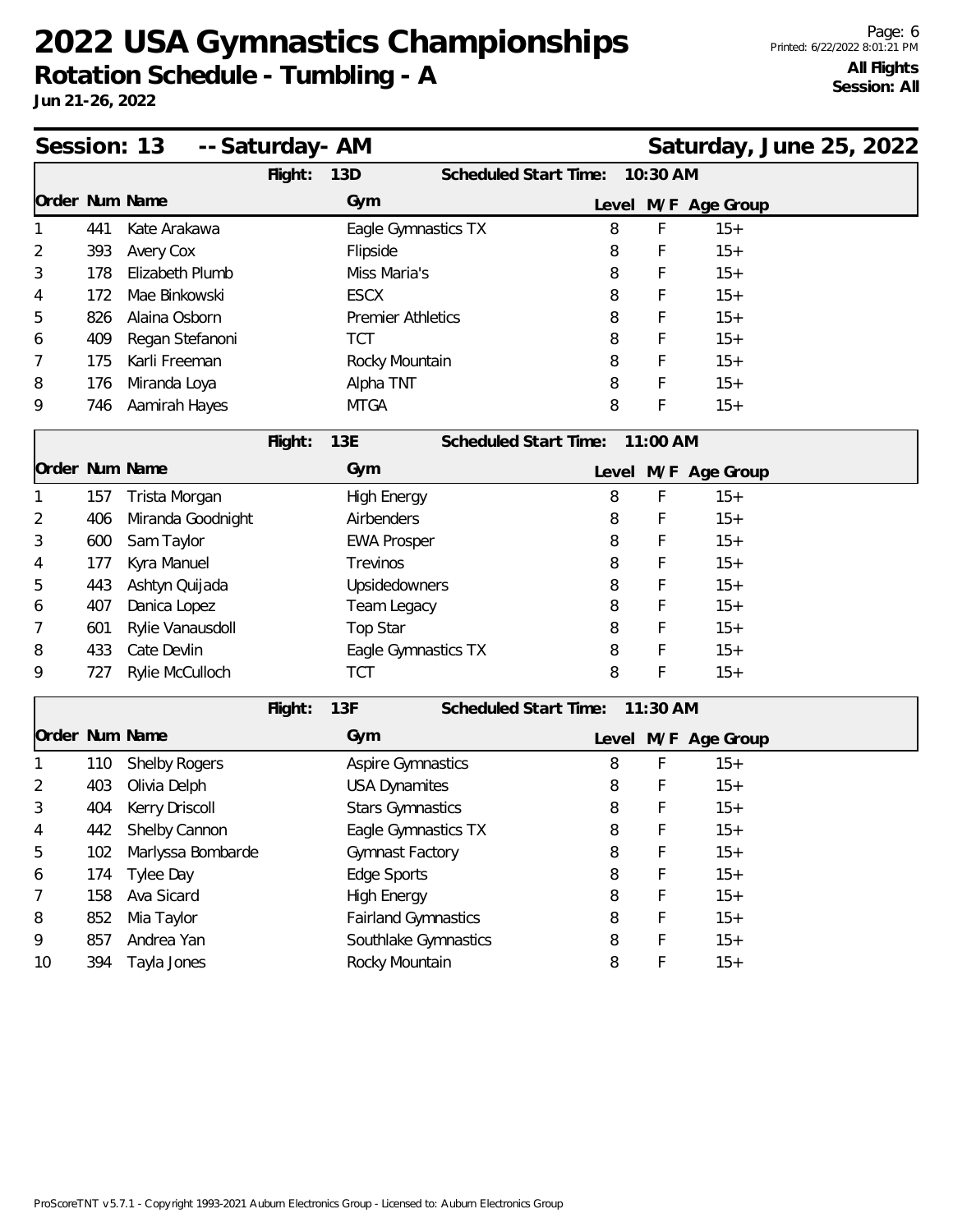|                |     | Session: 13 -- Saturday - AM |         |                            |                                |         |                     | Saturday, June 25, 2022 |
|----------------|-----|------------------------------|---------|----------------------------|--------------------------------|---------|---------------------|-------------------------|
|                |     |                              | Flight: | 13G                        | Scheduled Start Time: 12:00 PM |         |                     |                         |
| Order Num Name |     |                              |         | Gym                        |                                |         | Level M/F Age Group |                         |
|                | 448 | Dre Spivey                   |         | <b>Wcc</b>                 | 8                              | Ł       | $15+$               |                         |
| 2              | 594 | Aliyah Rose                  |         | Team Legacy                |                                | 8<br>F. | $15+$               |                         |
| 3              | 109 | Niya Porter                  |         | <b>StarMakers</b>          | 8                              | F       | $15+$               |                         |
| 4              | 446 | Adi Leake                    |         | Elite World                | 8                              | F       | $15+$               |                         |
| 5              | 402 | Lily Christensen             |         | <b>Black Diamond-PC</b>    | 8                              | F       | $15+$               |                         |
| 6              | 832 | Temperance Comer             |         | <b>GKSC</b>                | 8                              | Ł       | $15+$               |                         |
| $\overline{7}$ | 107 | Ainsley Loredo               |         | <b>Integrity Athletics</b> | 8                              |         | $15+$               |                         |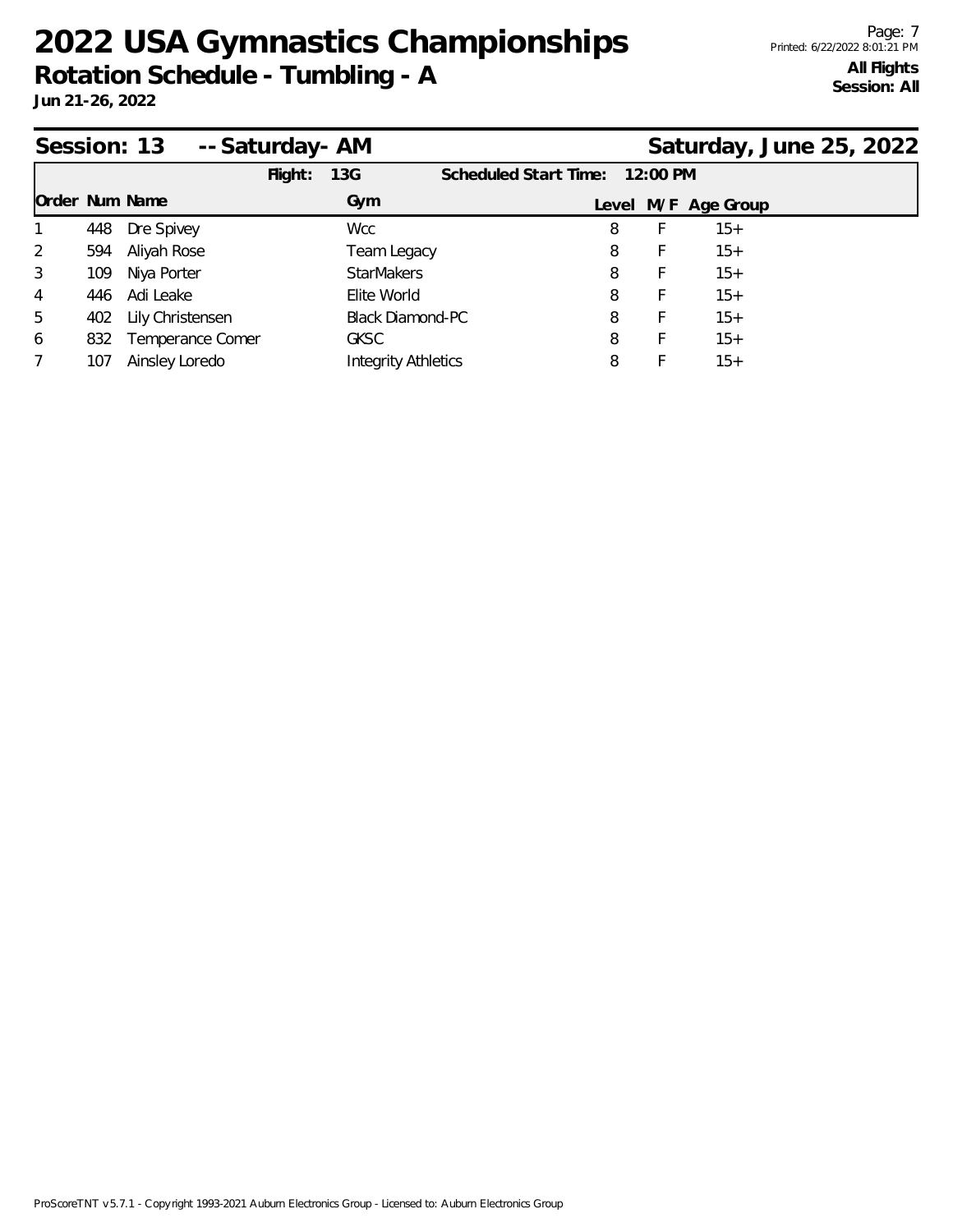| Session: 14    |     |                        |         | -- Saturday- Afternoon   |                              |   |           |                     | Saturday, June 25, 2022 |
|----------------|-----|------------------------|---------|--------------------------|------------------------------|---|-----------|---------------------|-------------------------|
|                |     |                        | Flight: | <b>14A</b>               | <b>Scheduled Start Time:</b> |   | 2:00 PM   |                     |                         |
| Order Num Name |     |                        |         | Gym                      |                              |   |           | Level M/F Age Group |                         |
| 1              | 168 | Shelby Rivas           |         | Upsidedowners            |                              | 8 | F         | $13 - 14$           |                         |
| 2              | 416 | Maya Andrew            |         | World Elite              |                              | 8 | F         | $13 - 14$           |                         |
| 3              | 141 | <b>Aubrey Myles</b>    |         | <b>STLE</b>              |                              | 8 | F         | $13 - 14$           |                         |
| 4              | 840 | Zylah Guenther         |         | <b>Tumbling Elite</b>    |                              | 8 | F         | $13 - 14$           |                         |
| 5              | 590 | Lynkoln Farling        |         | <b>NVG</b>               |                              | 8 | F         | $13 - 14$           |                         |
| 6              | 423 | Londyn Segura          |         | <b>T&amp;T Express</b>   |                              | 8 | F         | $13 - 14$           |                         |
| 7              | 196 | Izzy Wise              |         | CAVU                     |                              | 8 | F         | $13 - 14$           |                         |
| 8              | 166 | Lily Byler             |         | <b>T&amp;T Express</b>   |                              | 8 | F         | $13 - 14$           |                         |
| 9              | 858 | <b>Addison Yantes</b>  |         | <b>NSB</b>               |                              | 8 | F         | $13 - 14$           |                         |
|                |     |                        | Flight: | <b>14B</b>               | Scheduled Start Time:        |   | $2:30$ PM |                     |                         |
|                |     | Order Num Name         |         | Gym                      |                              |   |           | Level M/F Age Group |                         |
| 1              | 591 | Addison Karagias       |         | Midwest Training         |                              | 8 | F         | $13 - 14$           |                         |
| 2              | 427 | Allisyn Weiss          |         | Skywalkers               |                              | 8 | F         | $13 - 14$           |                         |
| 3              | 138 | Aubry Elrod            |         | Upsidedowners            |                              | 8 | F         | $13 - 14$           |                         |
| 4              | 137 | Lexie Darby            |         | Let It Shine             |                              | 8 | F         | $13 - 14$           |                         |
| 5              | 136 | Landree Buske          |         | TexStar                  |                              | 8 | F         | $13 - 14$           |                         |
| 6              | 426 | <b>Ainsley Tornow</b>  |         | Wasatch                  |                              | 8 | F         | $13 - 14$           |                         |
| 7              | 140 | Natalie Metz           |         | Aspire                   |                              | 8 | F         | $13 - 14$           |                         |
| 8              | 855 | Amir Wilkerson         |         | <b>FlipCity South</b>    |                              | 8 | F         | $13 - 14$           |                         |
|                |     |                        | Flight: | <b>14C</b>               | Scheduled Start Time:        |   | 3:00 PM   |                     |                         |
| Order Num Name |     |                        |         | Gym                      |                              |   |           | Level M/F Age Group |                         |
| 1              | 195 | <b>Brinlee Presher</b> |         | <b>NSB</b>               |                              | 8 | F         | $13 - 14$           |                         |
| 2              | 419 | Jessica Jordan         |         | Wasatch                  |                              | 8 | F         | $13 - 14$           |                         |
| 3              | 424 | Saylor Sorensen        |         | Wasatch                  |                              | 8 | F         | $13 - 14$           |                         |
| 4              | 417 | Maya Dewitt            |         | <b>IKG</b>               |                              | 8 | F         | $13 - 14$           |                         |
| 5              | 853 | Saniyah Thurman        |         | <b>SHINE</b>             |                              | 8 | F         | $13 - 14$           |                         |
| 6              | 420 | Aidyn McClain          |         | <b>CTR</b>               |                              | 8 | F         | $13 - 14$           |                         |
| 7              | 823 | Kira New               |         | The Flip Shop            |                              | 8 | F         | $13 - 14$           |                         |
| 8              | 845 | Willa Klenzman         |         | <b>FOND</b>              |                              | 8 | F         | $13 - 14$           |                         |
| 9              | 821 | <b>Tinsley Bube</b>    |         | <b>Premier Athletics</b> |                              | 8 | F         | $13 - 14$           |                         |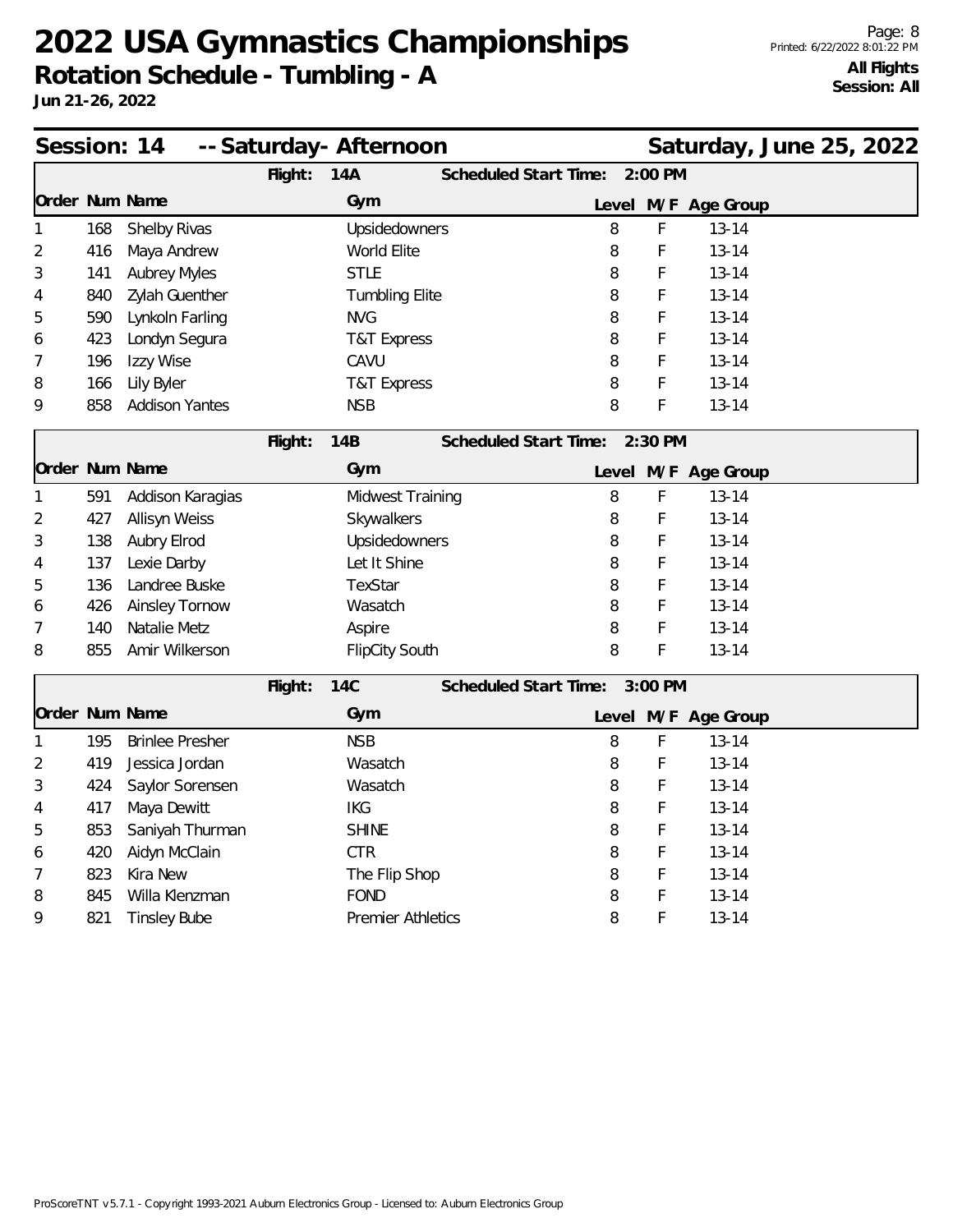| Session: 14    |     |                        |         | -- Saturday- Afternoon     |                              |       |         |                     | Saturday, June 25, 2022 |
|----------------|-----|------------------------|---------|----------------------------|------------------------------|-------|---------|---------------------|-------------------------|
|                |     |                        | Flight: | 14D                        | Scheduled Start Time:        |       | 3:30 PM |                     |                         |
| Order Num Name |     |                        |         | Gym                        |                              |       |         | Level M/F Age Group |                         |
| 1              | 451 | Nikki Hunt             |         | <b>NSB</b>                 |                              | 8     | F       | $13 - 14$           |                         |
| 2              | 837 | <b>Everly Garfield</b> |         | Summit Springers           |                              | 8     | F       | $13 - 14$           |                         |
| 3              | 145 | Rachel Terry           |         | <b>Invictus Gymnastics</b> |                              | 8     | F       | $13 - 14$           |                         |
| 4              | 597 | Grace Danley           |         | <b>GSTA</b>                |                              | 8     | F       | $13 - 14$           |                         |
| 5              | 144 | Krissa Sakmar          |         | TexStar                    |                              | 8     | F       | $13 - 14$           |                         |
| 6              | 133 | Kendall Achen          |         | Nook TNT                   |                              | 8     | F       | $13 - 14$           |                         |
| 7              | 191 | Noelle Borrowman       |         | <b>EWA Prosper</b>         |                              | 8     | F       | $13 - 14$           |                         |
| 8              | 399 | Cami Martin            |         | Dynamic Gymnastics         |                              | 8     | F       | $13 - 14$           |                         |
| 9              | 841 | Kyndal Hattan          |         | <b>CIGA</b>                |                              | 8     | F       | $13 - 14$           |                         |
| 10             | 830 | MaKayla Bullard        |         | <b>FlipCity South</b>      |                              | 8     | F       | $13 - 14$           |                         |
|                |     |                        | Flight: | 14E                        | Scheduled Start Time:        |       | 4:00 PM |                     |                         |
| Order Num Name |     |                        |         | Gym                        |                              | Level |         | M/F Age Group       |                         |
| 1              | 836 | Emani Freeman          |         | <b>FlipCity South</b>      |                              | 8     | F       | $13 - 14$           |                         |
| 2              | 135 | Elleni Bowers          |         | Trevinos                   |                              | 8     | F       | $13 - 14$           |                         |
| 3              | 192 | Ella Campbell          |         | <b>NSB</b>                 |                              | 8     | F       | $13 - 14$           |                         |
| 4              | 139 | Danielle Hunter        |         | CCT&T                      |                              | 8     | F       | $13 - 14$           |                         |
| 5              | 143 | Emma Roddy             |         | <b>Stars Gymnastics</b>    |                              | 8     | F       | $13 - 14$           |                         |
| 6              | 586 | Alondra Mercado        |         | Tataru's Gymnastics        |                              | 8     | F       | $13 - 14$           |                         |
| 7              | 167 | Addie Cromer           |         | <b>StarMakers</b>          |                              | 8     | F       | $13 - 14$           |                         |
| 8              | 828 | Arys Baeza             |         | <b>Tumbling Elite</b>      |                              | 8     | F       | $13 - 14$           |                         |
| 9              | 444 | Channing Kim           |         | Eagle Gymnastics TX        |                              | 8     | F       | $13 - 14$           |                         |
|                |     |                        | Flight: | 14F                        | <b>Scheduled Start Time:</b> |       | 4:30 PM |                     |                         |
| Order Num Name |     |                        |         | Gym                        |                              |       |         | Level M/F Age Group |                         |
| 1              | 142 | Ella Redd              |         | Rocky Mountain             |                              | 8     | F       | $13 - 14$           |                         |
| 2              | 453 | <b>Bella Viellion</b>  |         | Desert Gymcats             |                              | 8     | F       | $13 - 14$           |                         |
| 3              | 438 | Adriana Baca           |         | Midwest Training           |                              | 8     | F       | $13 - 14$           |                         |
| 4              | 170 | Chayce Welborn         |         | Upsidedowners              |                              | 8     | F       | $13 - 14$           |                         |
| 5              | 134 | <b>Elizabeth Ayers</b> |         | Gymnast Factory            |                              | 8     | F       | $13 - 14$           |                         |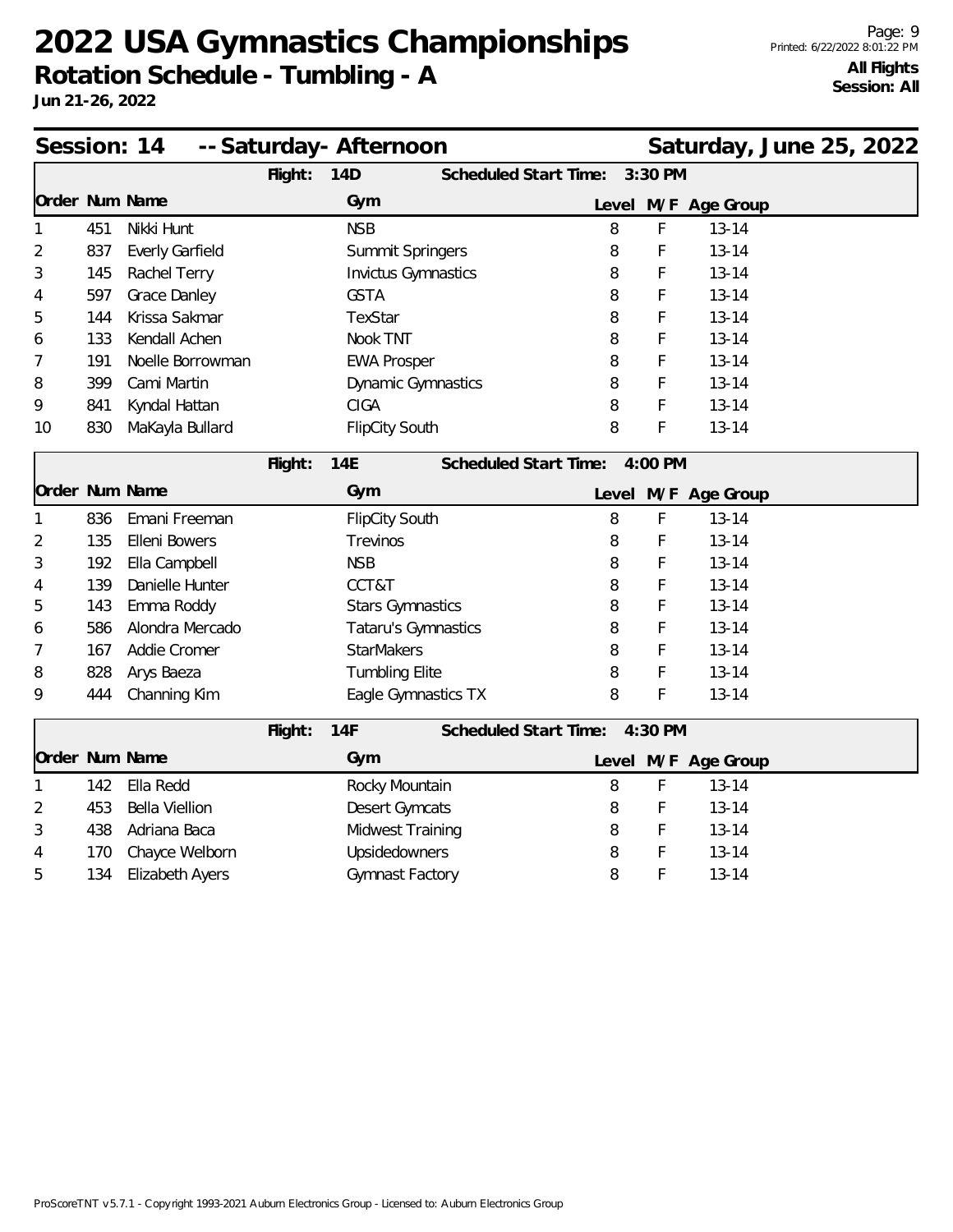**Rotation Schedule - Tumbling - A**

| Session: 1     |     |                         | -- Tuesday- AM |                            |                               |   |          |                     | Tuesday, June 21, 2022 |  |
|----------------|-----|-------------------------|----------------|----------------------------|-------------------------------|---|----------|---------------------|------------------------|--|
|                |     |                         | Flight:        | 1A                         | Scheduled Start Time: 9:00 AM |   |          |                     |                        |  |
| Order Num Name |     |                         |                | Gym                        |                               |   |          | Level M/F Age Group |                        |  |
|                | 455 | Peyton Smith            |                | Rocky Mountain             |                               | 9 | F        | $15+$               |                        |  |
| 2              | 729 | <b>Brooke Lewis</b>     |                | <b>Action Athletics</b>    |                               | 9 | F        | $15+$               |                        |  |
| 3              | 871 | Kiki Henderson          |                | <b>FlipCity South</b>      |                               | 9 | F        | $15+$               |                        |  |
| 4              | 731 | Ava Orders              |                | <b>Integrity Athletics</b> |                               | 9 | F        | $15+$               |                        |  |
| 5              | 602 | Kamri Durbin            |                | Edge Sports                |                               | 9 | F        | $15+$               |                        |  |
| 6              | 454 | Gabbie Medina           |                | Agility                    |                               | 9 | F        | $15+$               |                        |  |
|                | 457 | McKayla DeRuyter        |                | World Elite                |                               | 9 | F        | $15+$               |                        |  |
| 8              | 469 | Cai Reeves              |                | <b>NSB</b>                 |                               | 9 | F        | $15+$               |                        |  |
| 9              | 613 | Vittoria Gibson         |                | So Cal TTC                 |                               | 9 | F        | $15+$               |                        |  |
|                |     |                         | Flight:        | 1B                         | Scheduled Start Time: 9:30 AM |   |          |                     |                        |  |
| Order Num Name |     |                         |                | Gym                        |                               |   |          | Level M/F Age Group |                        |  |
|                | 861 | Morgan Murphy           |                | <b>OXT</b>                 |                               | 9 | F        | $15+$               |                        |  |
| 2              | 866 | Shriya Sawant           |                | <b>High Energy</b>         |                               | 9 | F        | $15+$               |                        |  |
| 3              | 459 | Shay Payton             |                | Wasatch                    |                               | 9 | F        | $15+$               |                        |  |
| 4              | 458 | Aislinn Hayes           |                | Twiststars                 |                               | 9 | F        | $15+$               |                        |  |
| 5              | 859 | Sela Rossetti           |                | Zero Gravity               |                               | 9 | F        | $15+$               |                        |  |
| 6              | 872 | Gracie Hernandez        |                | Air Extreme                |                               | 9 | F        | $15+$               |                        |  |
| 7              | 611 | Maddie Ballinger        |                | Stick It Gym               |                               | 9 | F        | $15+$               |                        |  |
| 8              | 612 | Cate Cupples            |                | Showcase Gymnastics        |                               | 9 | F        | $15+$               |                        |  |
|                |     |                         | Flight:        | 1C                         | Scheduled Start Time:         |   | 10:00 AM |                     |                        |  |
| Order Num Name |     |                         |                | Gym                        |                               |   |          | Level M/F Age Group |                        |  |
|                | 468 | <b>Toby Scott</b>       |                | <b>Action Athletics</b>    |                               | 9 | M        | $15+$               |                        |  |
| 2              | 764 | Jaden Vales             |                | <b>SPARK ATHLETICS</b>     |                               | 9 | M        | $15+$               |                        |  |
| 3              | 700 | Camden Weaver           |                | The Palaestra              |                               | 9 | M        | $15+$               |                        |  |
| 4              | 869 | Nygel Bush              |                | <b>SHINE</b>               |                               | 9 | M        | $15+$               |                        |  |
| 5              | 864 | <b>Anthony Andrews</b>  |                | Energy                     |                               | 9 | M        | $15+$               |                        |  |
| 6              | 870 | Bobby Harshaw           |                | Skywalkers                 |                               | 9 | M        | $15+$               |                        |  |
| 7              | 763 | <b>Brandon Anderson</b> |                | SPARK ATHLETICS            |                               | 9 | M        | $15+$               |                        |  |
| 8              | 730 | <b>Brandon Frasure</b>  |                | <b>Integrity Athletics</b> |                               | 9 | M        | $15+$               |                        |  |
| 9              | 614 | Hudson Hensley          |                | Airbenders                 |                               | 9 | M        | $15+$               |                        |  |
| 10             | 465 | Ayden Rideout           |                | Air Extreme                |                               | 9 | M        | $15+$               |                        |  |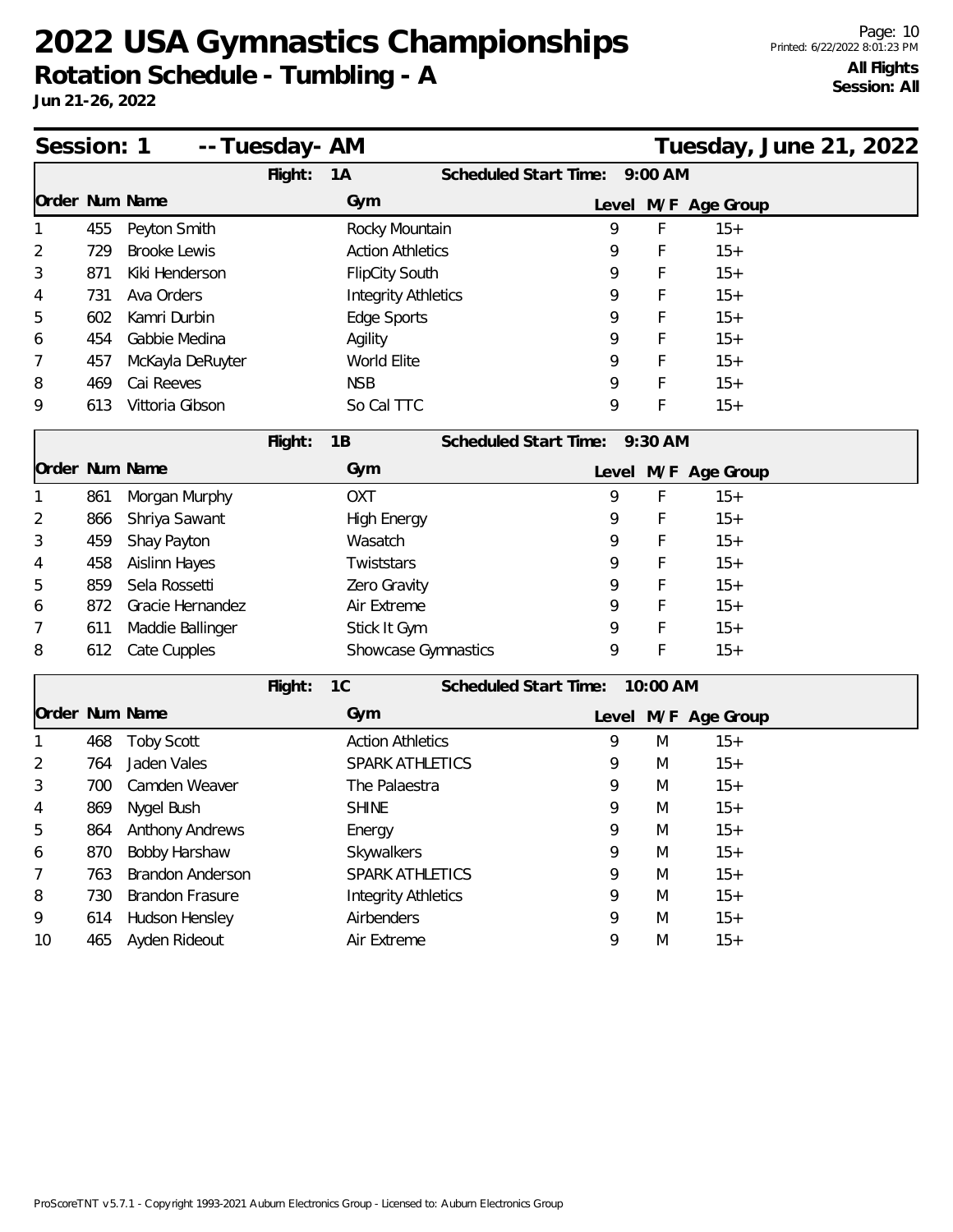**Rotation Schedule - Tumbling - A**

| Session: 1     |     |                       | -- Tuesday- AM |                       |                       |    |          | Tuesday, June 21, 2022 |  |  |
|----------------|-----|-----------------------|----------------|-----------------------|-----------------------|----|----------|------------------------|--|--|
|                |     |                       | Flight:        | 1D                    | Scheduled Start Time: |    | 10:30 AM |                        |  |  |
| Order Num Name |     |                       |                | Gym                   |                       |    |          | Level M/F Age Group    |  |  |
| 1              | 620 | Akela Magee           |                | Edge Sports           |                       | 10 | F        | $15 - 16$              |  |  |
| 2              | 623 | Hana Goulart          |                | Vargas Academy        |                       | 10 | F        | $15 - 16$              |  |  |
| 3              | 621 | Kalyana Dickson       |                |                       | Eagle Gymnastics TX   | 10 | F        | $15 - 16$              |  |  |
| 4              | 622 | Katy Evans            |                | <b>Upsidedowners</b>  |                       | 10 | F        | $15 - 16$              |  |  |
| 5              | 876 | Katie Brown           |                | Wasatch               |                       | 10 | F        | $15 - 16$              |  |  |
| 6              | 628 | Ty-LA Morris          |                | CAVU                  |                       | 10 | F        | $15 - 16$              |  |  |
| 7              | 879 | Brylee Ray            |                | <b>NSB</b>            |                       | 10 | F        | $15 - 16$              |  |  |
| 8              | 874 | Diamond Hill          |                | <b>OXT</b>            |                       | 10 | F        | $15 - 16$              |  |  |
| 9              | 875 | Megan Ranta           |                | <b>OXT</b>            |                       | 10 | F        | $15 - 16$              |  |  |
|                |     |                       | Flight:        | 1E                    | Scheduled Start Time: |    | 11:00 AM |                        |  |  |
| Order Num Name |     |                       |                | Gym                   |                       |    |          | Level M/F Age Group    |  |  |
| 1              | 701 | Kiron Rodgers         |                | Twiststars            |                       | 10 | M        | $15 - 16$              |  |  |
| 2              | 627 | Asher Little          |                | High Altitude         |                       | 10 | M        | $15 - 16$              |  |  |
| 3              | 626 | Justin Booker-Kincaid |                | Elite World           |                       | 10 | M        | $15 - 16$              |  |  |
| 4              | 629 | Evan Zimbelman        |                | NSAG-WI               |                       | 10 | M        | $15 - 16$              |  |  |
| 5              | 880 | <b>Ross Reeves</b>    |                | <b>NSB</b>            |                       | 10 | M        | $15 - 16$              |  |  |
| 6              | 625 | Sam Alterson          |                |                       | Sonshine Gymnastics   | 10 | M        | $15 - 16$              |  |  |
| 7              | 877 | Caleb Merckson        |                | <b>FlipCity South</b> |                       | 10 | M        | $15 - 16$              |  |  |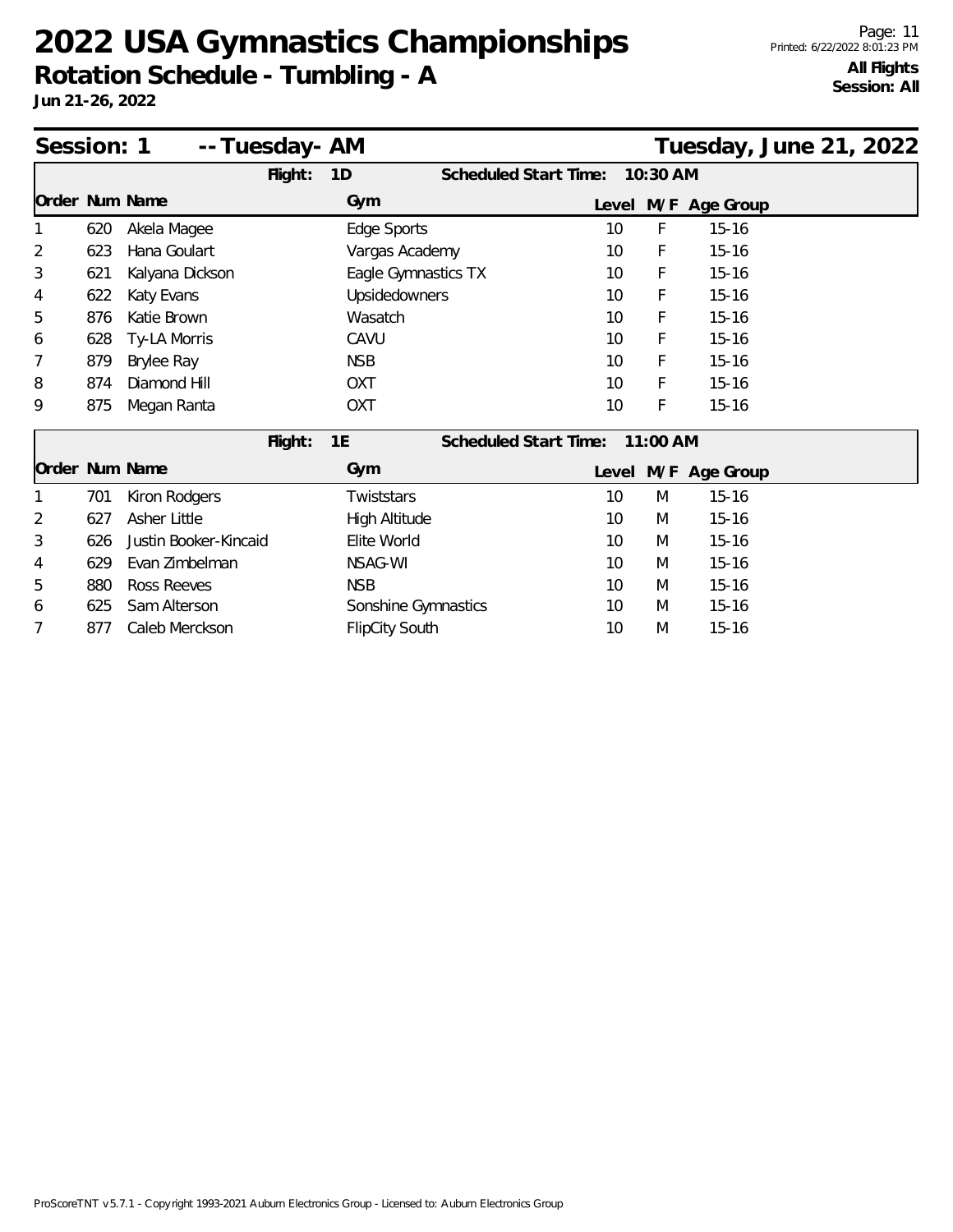**Rotation Schedule - Tumbling - A**

| Session: 4     |     |                          |         | -- Wednesday- AM           |                               |           |          | Wednesday, June 22, 2022 |  |  |
|----------------|-----|--------------------------|---------|----------------------------|-------------------------------|-----------|----------|--------------------------|--|--|
|                |     |                          | Flight: | 4A                         | <b>Scheduled Start Time:</b>  |           | 9:00 AM  |                          |  |  |
| Order Num Name |     |                          |         | Gym                        |                               |           |          | Level M/F Age Group      |  |  |
|                | 743 | A.J. Willis              |         | High Altitude              |                               | OP        | M        | $17 - 21$                |  |  |
| 2              | 734 | Seth Landrum             |         | Airbenders                 |                               | <b>OP</b> | M        | $17 - 21$                |  |  |
| 3              | 770 | Merrill Hunter           |         | Team Legacy                |                               | OP        | M        | $17 - 21$                |  |  |
| 4              | 739 | <b>Tennessee Nichols</b> |         | <b>NSB</b>                 |                               | <b>OP</b> | M        | $17 - 21$                |  |  |
| 5              | 735 | Daniel Sjafiroeddin      |         | <b>Desert Gymcats</b>      |                               | OP        | M        | $17 - 21$                |  |  |
| 6              | 686 | Antonio Figueroa         |         | Champions Westlake         |                               | OP        | M        | $17 - 21$                |  |  |
| 7              | 687 | Zach Chesler             |         | <b>NVG</b>                 |                               | <b>OP</b> | M        | $17 - 21$                |  |  |
| 8              | 737 | Keith Eldridge           |         | <b>Integrity Athletics</b> |                               | OP        | M        | $22+$                    |  |  |
|                |     |                          | Flight: | 4B                         | Scheduled Start Time: 9:30 AM |           |          |                          |  |  |
| Order Num Name |     |                          |         | Gym                        |                               |           |          | Level M/F Age Group      |  |  |
|                | 738 | Tara Higgins             |         | CAVU                       |                               | <b>OP</b> | F        | $17 - 21$                |  |  |
| 2              | 481 | Cearah Larry             |         | <b>NSB</b>                 |                               | <b>OP</b> | F        | $17 - 21$                |  |  |
| 3              | 741 | Sarah Shahidi            |         | Flip Factory               |                               | <b>OP</b> | F        | $17 - 21$                |  |  |
| 4              | 480 | Lahela Hoopii            |         | <b>NSB</b>                 |                               | <b>OP</b> | F        | $17 - 21$                |  |  |
| 5              | 740 | Ainslee Ridout           |         | <b>Dynamic Gymnastics</b>  |                               | <b>OP</b> | F        | $17 - 21$                |  |  |
| 6              | 742 | Lane Wahlgren            |         | So Cal TTC                 |                               | <b>OP</b> | F        | $17 - 21$                |  |  |
| 7              | 685 | Ellie Barta              |         | <b>TCT</b>                 |                               | <b>OP</b> | F        | $17 - 21$                |  |  |
|                |     |                          | Flight: | 4C                         | Scheduled Start Time:         |           | 10:00 AM |                          |  |  |
| Order Num Name |     |                          |         | Gym                        |                               |           |          | Level M/F Age Group      |  |  |
|                | 466 | Aubrey Kurczewski        |         | Midwest Training           |                               | 9         | F        | $13 - 14$                |  |  |
| 2              | 867 | Maya Goode               |         | Eagle Gymnastics TX        |                               | 9         | F        | $13 - 14$                |  |  |
| 3              | 474 | Meghan Roberts           |         | Studio L                   |                               | 9         | F        | $13 - 14$                |  |  |
| 4              | 609 | Allison McMurray         |         | Flipside                   |                               | 9         | F        | $13 - 14$                |  |  |
| 5              | 860 | Rylan Berry              |         | <b>OXT</b>                 |                               | 9         | F        | $13 - 14$                |  |  |
| 6              | 204 | Oakley Holmes            |         | Edge Sports                |                               | 9         | F        | $13 - 14$                |  |  |
| $\prime$       | 456 | Bryce Lower              |         | Rocky Mountain             |                               | 9         | F        | $13 - 14$                |  |  |
| 8              | 608 | Rylee Kuhn               |         | <b>TCT</b>                 |                               | 9         | F        | $13 - 14$                |  |  |
| 9              | 464 | Wyatt Otto               |         | <b>EXTREME</b>             |                               | 9         | M        | $9 - 10$                 |  |  |
| 10             | 616 | Soren Campbell           |         | <b>NSB</b>                 |                               | 9         | M        | $11 - 12$                |  |  |
|                |     |                          | Flight: | 4D                         | Scheduled Start Time:         |           | 10:30 AM |                          |  |  |
| Order Num Name |     |                          |         | Gym                        |                               |           |          | Level M/F Age Group      |  |  |
|                | 863 | Hannah Scott             |         | <b>TEG</b>                 |                               | 9         | F        | $13 - 14$                |  |  |
| 2              | 475 | Kennedy Stoker           |         | <b>NSB</b>                 |                               | 9         | F        | $13 - 14$                |  |  |
| 3              | 467 | Althea Zinmer            |         | Midwest Training           |                               | 9         | F        | $13 - 14$                |  |  |
| 4              | 607 | Kai Fujii                |         | Desert Gymcats             |                               | 9         | M        | $13 - 14$                |  |  |
| 5              | 610 | Mason Sargel             |         | <b>Integrity Athletics</b> |                               | 9         | M        | $13 - 14$                |  |  |
| 6              | 617 | <b>Tripp Stokes</b>      |         | <b>NSB</b>                 |                               | 9         | M        | $13 - 14$                |  |  |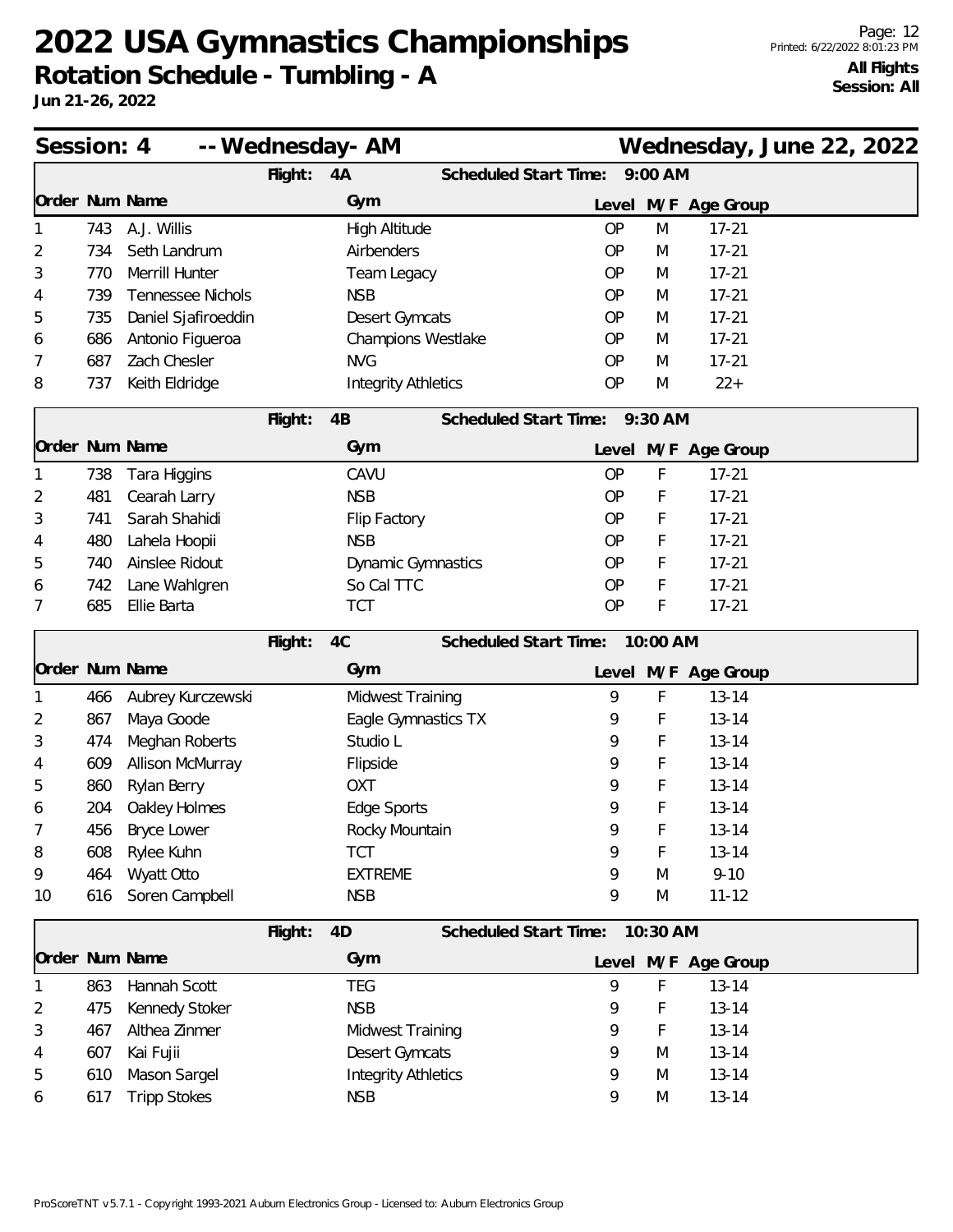| Session: 5<br>-- Wednesday-Afternoon |     |                       |                       |                       |                       |                               |       |           |                     | Wednesday, June 22, 2022 |  |
|--------------------------------------|-----|-----------------------|-----------------------|-----------------------|-----------------------|-------------------------------|-------|-----------|---------------------|--------------------------|--|
|                                      |     |                       | Flight:               | 5A                    | Scheduled Start Time: |                               |       | 1:30 PM   |                     |                          |  |
| Order Num Name                       |     |                       |                       | Gym                   |                       |                               | Level |           | M/F Age Group       |                          |  |
|                                      | 878 | Hailey Pellegrini     |                       | Elite World           |                       |                               | 10    | F         | $13 - 14$           |                          |  |
| 2                                    | 619 | Cassidy Jenkins       |                       | Rocky Mountain        |                       |                               | 10    | F         | $13 - 14$           |                          |  |
| 3                                    | 478 | Rocki Cook            |                       | Eagle Gymnastics TX   |                       |                               | 10    | F         | $13 - 14$           |                          |  |
| 4                                    | 624 | AJ Thomas             |                       | Dynamic Gymnastics    |                       |                               | 10    | M         | $13 - 14$           |                          |  |
| 5                                    | 809 | West Fowler           | PPG                   |                       |                       |                               | 10    | M         | $13 - 14$           |                          |  |
| 6                                    | 881 | <b>Emmanuel Riley</b> | <b>FlipCity South</b> |                       |                       |                               | 10    | M         | $13 - 14$           |                          |  |
| 7                                    | 205 | Aja McBurrows         |                       | Elite World           |                       |                               | 10    | F         | $11 - 12$           |                          |  |
| 8                                    | 618 | <b>Avery Schmidt</b>  |                       | Wasatch               |                       |                               | 10    | F         | $11 - 12$           |                          |  |
|                                      |     |                       | Flight:               | 5B                    |                       | Scheduled Start Time:         |       | $2:00$ PM |                     |                          |  |
| Order Num Name                       |     |                       |                       | Gym                   |                       |                               |       |           | Level M/F Age Group |                          |  |
| 1                                    | 471 | Aftyn Campbell        |                       | <b>NSB</b>            |                       |                               | 9     | F         | $11 - 12$           |                          |  |
| 2                                    | 461 | Hadley Jossart        |                       | M and M Gymnastics    |                       |                               | 9     | F         | $11 - 12$           |                          |  |
| 3                                    | 473 | Hadlee Shupe          |                       | <b>NSB</b>            |                       |                               | 9     | F         | $11 - 12$           |                          |  |
| 4                                    | 868 | Khloe Bigham          |                       | <b>Tumbling Elite</b> |                       |                               | 9     | F         | $11 - 12$           |                          |  |
| 5                                    | 606 | Ainslee Kline         |                       | Flipside              |                       |                               | 9     | F         | $11 - 12$           |                          |  |
| 6                                    | 472 | Ingrid Campbell       |                       | <b>NSB</b>            |                       |                               | 9     | F         | $11 - 12$           |                          |  |
| 7                                    | 605 | Neila Johnson         |                       | Wasatch               |                       |                               | 9     | F         | $11 - 12$           |                          |  |
|                                      |     |                       | Flight:               | 5C                    |                       | Scheduled Start Time: 2:30 PM |       |           |                     |                          |  |
| Order Num Name                       |     |                       |                       | Gym                   |                       |                               |       |           | Level M/F Age Group |                          |  |
|                                      | 476 | <b>Ashby Myers</b>    |                       | <b>NSB</b>            |                       |                               | 9     | F         | $9 - 10$            |                          |  |
| 2                                    | 604 | Lexie Schreiner       |                       | Flipside              |                       |                               | 9     | F         | $9 - 10$            |                          |  |
| 3                                    | 603 | Lexi Arredondo        |                       | Midwest Training      |                       |                               | 9     | F         | $9 - 10$            |                          |  |
| 4                                    | 463 | Evie Granado          |                       | All American          |                       |                               | 9     | F         | $9 - 10$            |                          |  |
| 5                                    | 477 | Lexi Stoker           |                       | <b>NSB</b>            |                       |                               | 9     | F         | $9 - 10$            |                          |  |